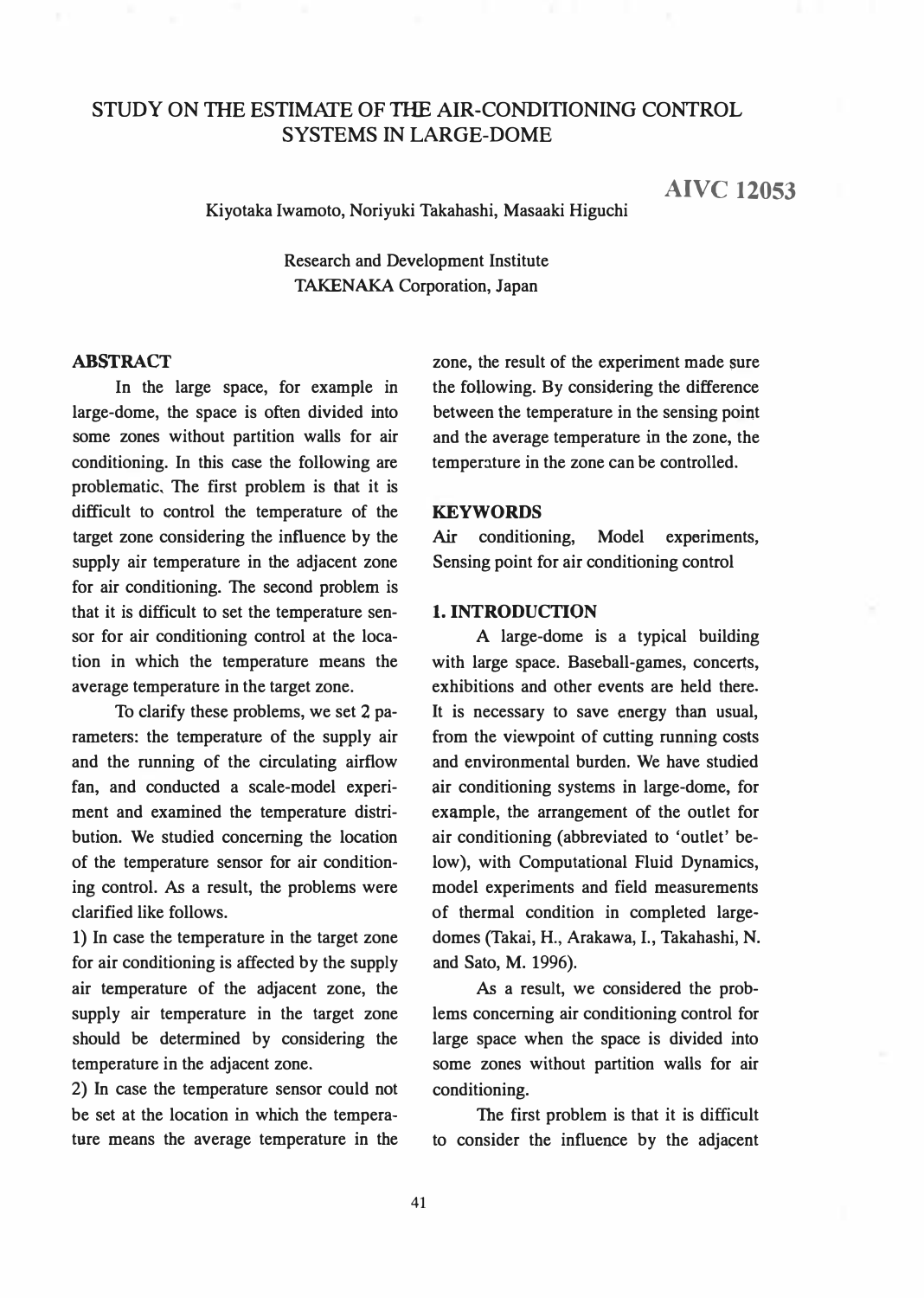the seats for spectators toward the field, and disposes of heat load near spectators.

Figure 5 and Table 4 show the results in Case 2. The temperature near the R13 zone is colder than the other area. In the R13-zone the average temperature is 21.1 °C in the rear seats and that is 22.7 °C in the front seats. It shows that temperature is higher from the rear seats toward the field. The average temperature in the R13-zone is

Table 1 Examination cases

| case | supply air temperature                                                 | circulating<br>airflow fans |
|------|------------------------------------------------------------------------|-----------------------------|
|      | Case1   17°C in each zone                                              | оff                         |
|      | Case2 $14^{\circ}$ C in R13-zone,<br>$17^{\circ}$ C in the other zones | off                         |
|      | Case3 $14^{\circ}$ C in R13-zone,<br>$17^{\circ}$ C in the other zones |                             |

Table 2 Sensible heat generation rate in real scale (MJ/b)

| seats I |       | solar   human transfer lighting total |    |                      |      |
|---------|-------|---------------------------------------|----|----------------------|------|
| upper   | 1427  |                                       |    | 1972 5186 4098 12683 |      |
| lower   | 4286l | 54881                                 | 01 | 01                   | 9774 |



Figure 4 Temperature distribution  $(\mathbb{C})$ in Case 1 (basic condition)

| Table 3 Average temperature $(C)$ in Case 1                           |  |  |  |  |  |  |  |  |                                                |
|-----------------------------------------------------------------------|--|--|--|--|--|--|--|--|------------------------------------------------|
| zone R11 R12 R13 R14 L14 L13 L12 L11 whole                            |  |  |  |  |  |  |  |  |                                                |
| front                                                                 |  |  |  |  |  |  |  |  | $24.3$ 24.2 23.8 24.5 24.5 23.7 24.3 24.7 24.3 |
| rear                                                                  |  |  |  |  |  |  |  |  |                                                |
| entire   23.8   23.6   23.2   23.6   23.6   23.4   24.0   24.1   23.7 |  |  |  |  |  |  |  |  |                                                |

1 to 2 °C colder than the other zones.

Figure 6 and Table 5 show the results in Case 3. Average temperature in the rear seats in the R13-zone is 21.7  $\degree$ C and 1  $\degree$ C colder than in the other zones. The average temperature in the front seats is  $23.8^{\circ}$ C in the R13-zone, and it is 23.6  $\degree$ C in the R14zone,  $1 \text{ }^{\circ}$ C colder than in the other zone.

## 3.2 INFLUENCED AREA BY THE SUPPLY AIR

Figure 7 shows the temperature difference in Case 2 compared with in Case 1, in the R12 - R14 zones. Table 6 shows the average temperature difference in each zone. An area more than  $0.5$  °C colder than in Case 1 covers the R13-zone and reaches field and boundaries between adjacent zones.

Figure 8 shows the temperature difference in Case 3 compared with in Case 1 in the R12 - R14 zones. Table 7 shows the average temperature difference in each zone. An area more than  $0.5$   $\degree$  colder than in Case 1 covers from the R13-zone's rear seats toward the R14-zone's front seats. That is in almost a circular direction along the stream caused by circulating airflow fans. In the R13-zone, the left side of the front seats is not covered by the colder air. It is clearly effect the adjacent R12-zone. As a result, when cooling with circulating airflow fans, the supply air for the upper zone of the circulating airflow fan (R12-zone) influences left side (upper side of the circulating airflow fans) of the front seats in the target zone. The perimeter of the field is out of the colder area and the center of the field the temperature is approximately 1  $\mathcal{C}$  higher than in Case 1. Without circulating airflow fans, the supply air flows straight toward the center of the field, but with circulating air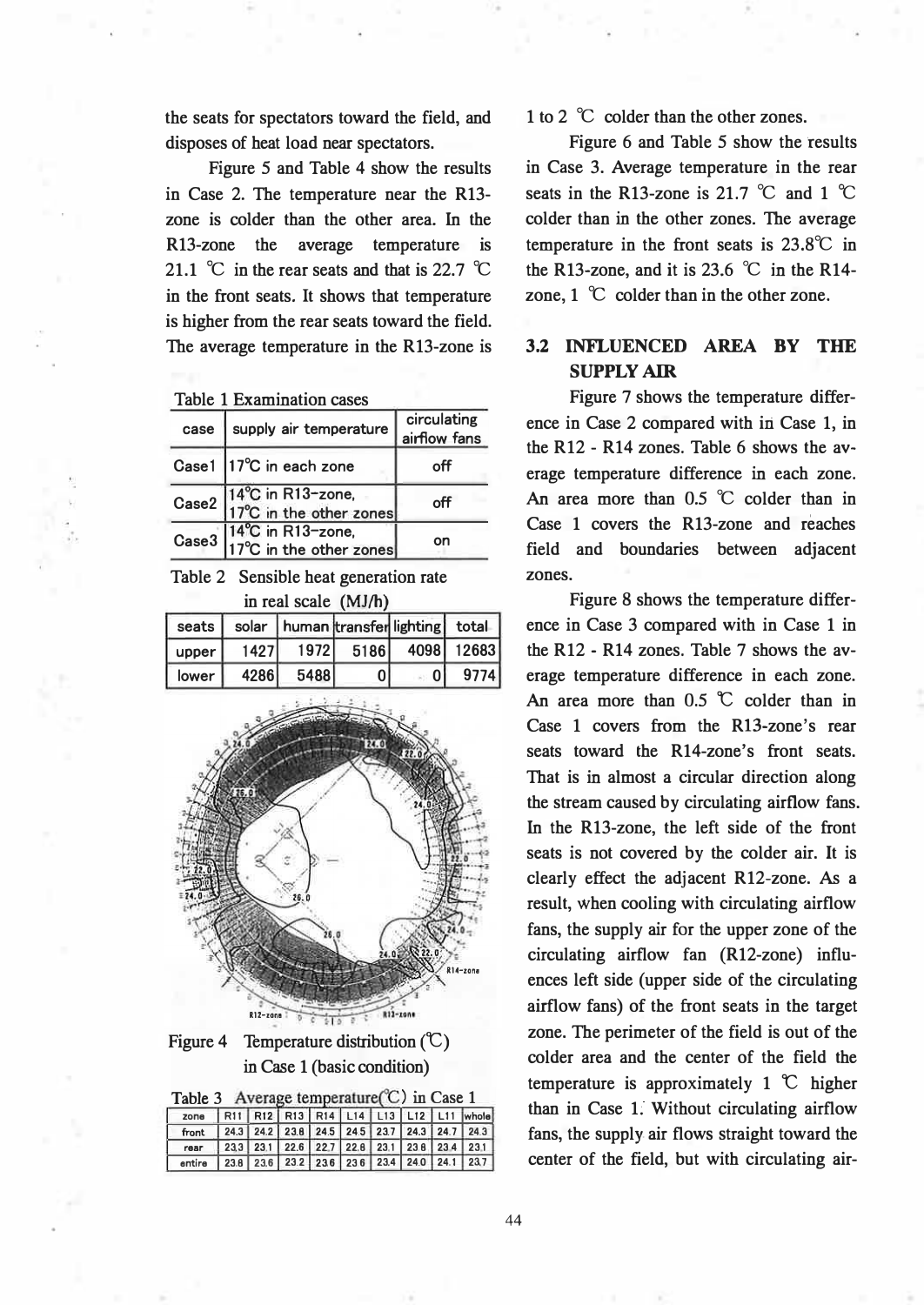flow fans, the supply air makes a detour for the center of the field. So arrival distance is longer than without circulating airflow fans, and heat generation disposed of before arriving field is increased. With circulating airflow fans, the heat generation is disposed of intensively near the seats, so air conditioning for the seats could be more efficient.

## 3.3 ZONING FOR AIR CONDITION-ING

The suitable location of the temperature sensor differs greatly depending on whether circulating airflow fans are running or stopped. According to the influenced area by the supply air, the location of the sensor should be determined. The results in Case 2 and Case 3 mean as follows.

1) When circulating airflow fans are stopped (Case 2)

As mentioned in 3.2, the supply air in-

fluences the area covering the target zone. Figure 9 shows the influenced area by the supply air. The influence of the adjacent zone can be ignored except the boundary of the zone. The temperature distribution in the target zone for air conditioning is almost nothing in a circular direction, but the temperature is 2  $\mathcal{C}$  higher from the rear seats to the front seats toward the field.

The sensing point should be around the center of the zone because the temperature at the point is the average temperature in the zone. When the sensor is not there, the temperature of the zone can be controlled by considering the difference between the temperature at the sensing point and the average temperature of the zone. For example in Case 2, when the sensing point is put at the rear seats in the R13-zone, the average temperate in the rear seats is  $21.7^{\circ}\text{C}$ , and  $1.1^{\circ}$  colder than the average tem-



Figure 5 Temperature distribution  $(\mathbb{C})$ 

### in Case 2

(circulating airflow fans : off)

| Average temperature $(C)$ in Case 2<br>Table 4               |                                                              |  |  |  |  |  |  |  |  |
|--------------------------------------------------------------|--------------------------------------------------------------|--|--|--|--|--|--|--|--|
| zone   R11   R12   R13   R14   L14   L13   L12   L11   whole |                                                              |  |  |  |  |  |  |  |  |
| front 24.3 24.1 22.7 24.2 24.4 23.5 24.1 24.7 24.0           |                                                              |  |  |  |  |  |  |  |  |
| rear                                                         | 23.2   22.9   21.1   22.4   22.6   22.9   23.6   23.3   22.8 |  |  |  |  |  |  |  |  |

entire 23.7 23.5 21.9 23.3 23.5 23.2 23.8 24.0 23.4



Figure 6 Temperature distribution  $(\mathbb{C})$ 

### in Case 3

(circulating airflow fans : on)

| Table 5 Average temperature $(C)$ in Case 3                  |                                              |  |  |  |  |
|--------------------------------------------------------------|----------------------------------------------|--|--|--|--|
| zone   R11   R12   R13   R14   L14   L13   L12   L11   whole |                                              |  |  |  |  |
| front                                                        | $24.8$ 24.7 238 236 25.5 24.4 23.9 24.8 24.4 |  |  |  |  |
| rear                                                         | 232 234 21.7 22.2 22.6 229 22.9 23.5 22.8    |  |  |  |  |
| entire                                                       | 240 241 228 229 240 236 234 241 236          |  |  |  |  |